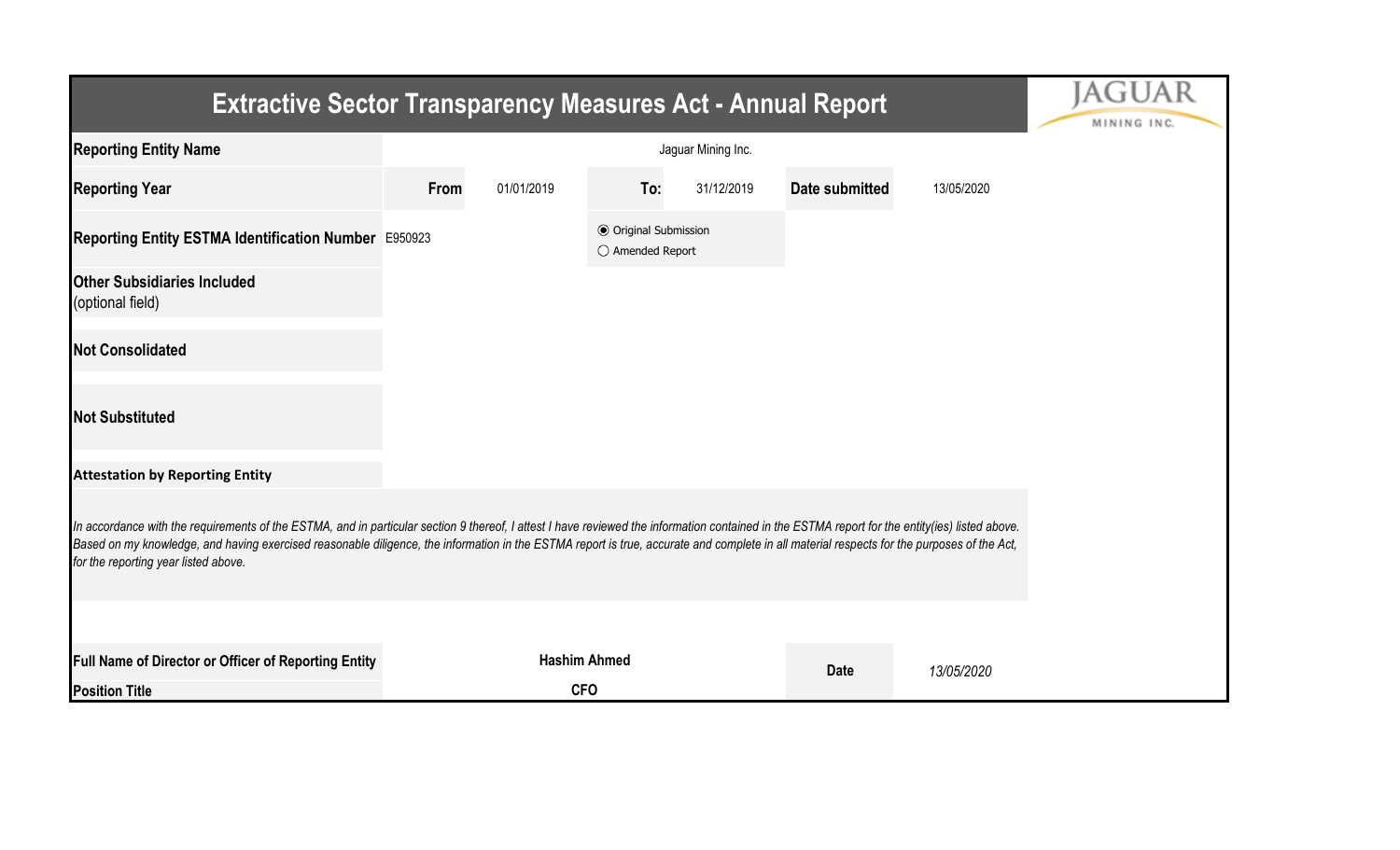| <b>Extractive Sector Transparency Measures Act - Annual Report</b> |                                                                                                                                                                                                                                                                                                                                                                 |                                                                              |              |                  |         |                                |                |                  |                                               |                                      |                                                                        |  |
|--------------------------------------------------------------------|-----------------------------------------------------------------------------------------------------------------------------------------------------------------------------------------------------------------------------------------------------------------------------------------------------------------------------------------------------------------|------------------------------------------------------------------------------|--------------|------------------|---------|--------------------------------|----------------|------------------|-----------------------------------------------|--------------------------------------|------------------------------------------------------------------------|--|
| <b>Reporting Year</b>                                              | From:                                                                                                                                                                                                                                                                                                                                                           | 01/01/2019                                                                   | To:          | 31/12/2019       |         |                                |                |                  |                                               |                                      |                                                                        |  |
| <b>Reporting Entity Name</b>                                       |                                                                                                                                                                                                                                                                                                                                                                 | Jaguar Mining Inc.                                                           |              |                  |         | Currency of the Report USD     |                |                  |                                               |                                      |                                                                        |  |
| <b>Reporting Entity ESTMA</b>                                      |                                                                                                                                                                                                                                                                                                                                                                 |                                                                              |              |                  |         |                                |                |                  |                                               |                                      |                                                                        |  |
| <b>Identification Number</b>                                       | E950923                                                                                                                                                                                                                                                                                                                                                         |                                                                              |              |                  |         |                                |                |                  |                                               |                                      |                                                                        |  |
| <b>Subsidiary Reporting Entities (if</b><br>necessary)             |                                                                                                                                                                                                                                                                                                                                                                 |                                                                              |              |                  |         |                                |                |                  |                                               |                                      |                                                                        |  |
| <b>Payments by Payee</b>                                           |                                                                                                                                                                                                                                                                                                                                                                 |                                                                              |              |                  |         |                                |                |                  |                                               |                                      |                                                                        |  |
| <b>Country</b>                                                     | Payee Name <sup>1</sup>                                                                                                                                                                                                                                                                                                                                         | Departments, Agency, etc within<br>Payee that Received Payments <sup>2</sup> | <b>Taxes</b> | <b>Royalties</b> | Fees    | <b>Production Entitlements</b> | <b>Bonuses</b> | <b>Dividends</b> | Infrastructure<br><b>Improvement Payments</b> | <b>Total Amount paid to</b><br>Payee | Notes <sup>34</sup>                                                    |  |
| Brazil                                                             | Government of Brazil                                                                                                                                                                                                                                                                                                                                            | DNPM - Departamento Nacional de<br>Producao Mineral                          | 1,560,000    |                  |         |                                |                |                  |                                               | 1,560,000 CFEM                       |                                                                        |  |
| Brazil                                                             | <b>State of Minas Gerais</b>                                                                                                                                                                                                                                                                                                                                    | Secretaria de Estado da Fazenda de<br><b>Minas Gerais</b>                    | $\sim$       |                  | 120,000 |                                |                |                  |                                               |                                      | 120,000 Taxas de licenciamento, funcionamento,<br>ambiental. IPVA etc. |  |
| Brazil                                                             | Municipality of Barao de Cocais                                                                                                                                                                                                                                                                                                                                 |                                                                              | 30,000       |                  |         |                                |                |                  |                                               |                                      | 30,000 Services city taxes - ISS                                       |  |
| Brazil                                                             | Municipality of Belo Horizonte                                                                                                                                                                                                                                                                                                                                  |                                                                              | 40,000       |                  |         |                                |                |                  |                                               |                                      | 40.000 Services city taxes - ISS                                       |  |
| Brazil                                                             | Municipality of Caete                                                                                                                                                                                                                                                                                                                                           |                                                                              | 50,000       |                  |         |                                |                |                  |                                               |                                      | 50,000 Services city taxes - ISS                                       |  |
| Brazil                                                             | Municipality of Conceicao do Para                                                                                                                                                                                                                                                                                                                               |                                                                              | 260,000      |                  |         |                                |                |                  |                                               |                                      | 260,000 Services city taxes - ISS                                      |  |
| Brazil                                                             | Municipality of Itabirito                                                                                                                                                                                                                                                                                                                                       |                                                                              | 10,000       |                  |         |                                |                |                  |                                               |                                      | 10,000 Services city taxes - ISS                                       |  |
| Brazil                                                             | Municipality of Santa Barbara                                                                                                                                                                                                                                                                                                                                   |                                                                              | 210,000      |                  |         |                                |                |                  |                                               |                                      | 210,000 Services city taxes - ISS                                      |  |
| Brazil                                                             | <b>Government of Brazil</b>                                                                                                                                                                                                                                                                                                                                     | Ministerio da fazenda                                                        | 170,000      |                  |         |                                |                |                  |                                               |                                      | 170,000 Withholding taxes on services                                  |  |
| <b>Additional Notes:</b>                                           | All payments are reported in United States dollars (the reporting currency of the entity).<br>Payments have been translated from Reais to the United States dollar at the exchange rate of the time the payment was made. (FY 2019 average exchange rate - R\$3.9471 Brazilian Reais per US dollar).<br>All numbers have been rounded to the nearest U\$10,000. |                                                                              |              |                  |         |                                |                |                  |                                               |                                      |                                                                        |  |